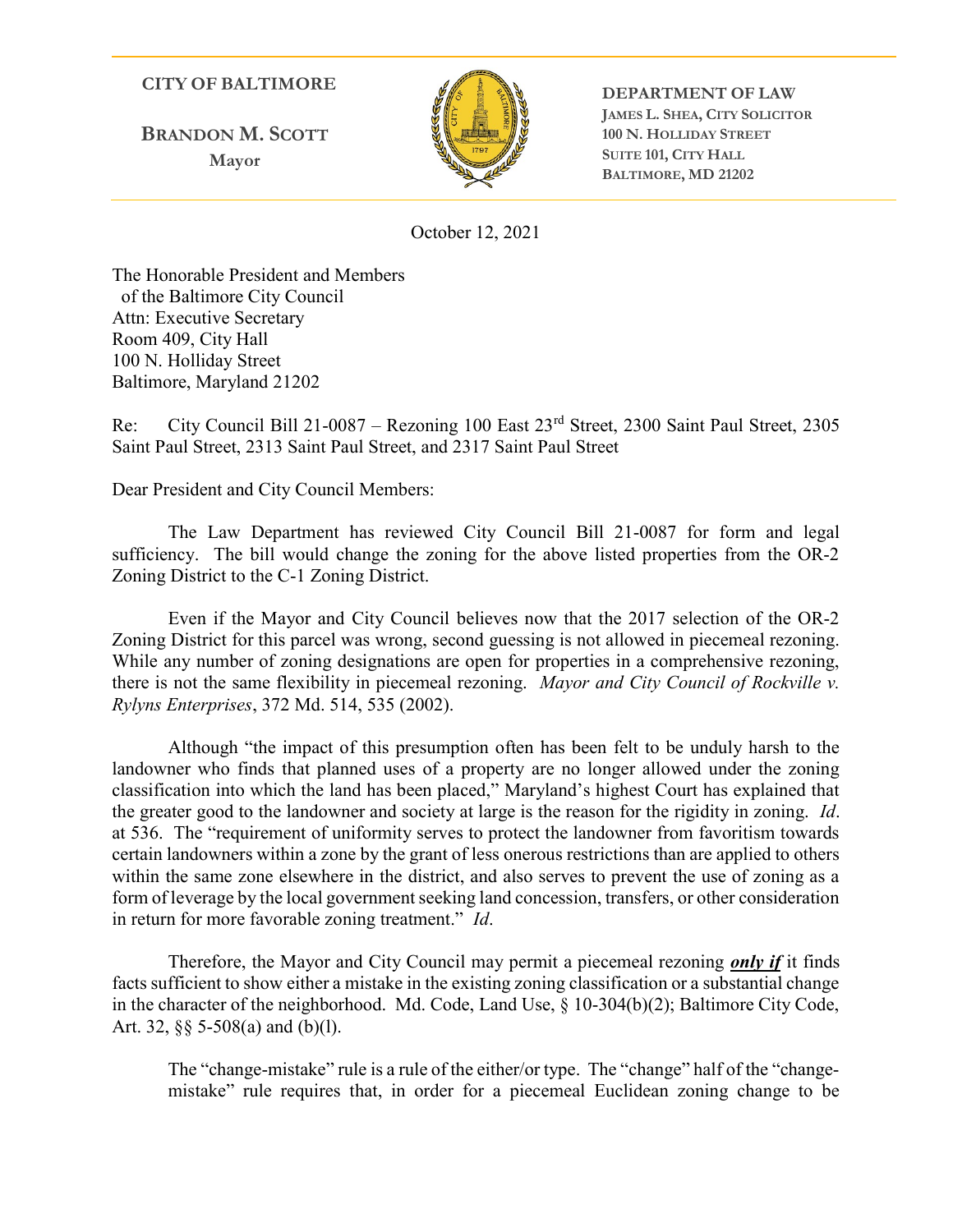approved, there must be a satisfactory showing that there has been significant and unanticipated change in a relatively well-defined area (the "neighborhood") surrounding the property in question since its original or last comprehensive rezoning, whichever occurred most recently. The "mistake" option of the rule requires a showing that the underlying assumptions or premises relied upon by the legislative body during the immediately preceding original or comprehensive rezoning were incorrect. In other words, there must be a showing of a mistake of fact. Mistake in this context does not refer to a mistake in judgment.

## Rylyns Enterprises, 372 Md. at 483.

It is critical to understand that in "Maryland, the change-mistake rule applies to all piecemeal zoning applications involving Euclidian zones, including those involving conditional zoning. The change-mistake rule does not apply, in any event, to changes in zoning made in a comprehensive rezoning, or the piecemeal grant of a floating zone." Id. This is why a change or a mistake must be found for rezoning and conditional use bills and NOT for comprehensive map changes or Planned Unit Developments, which is a type of floating zone.

### Legal Standard for Change in the Character of the Neighborhood

"It is unquestioned that the City Council has the power to amend its City Zoning Ordinance whenever there has been such a change in the character and use of a district since the original enactment that the public health, safety, morals, or general welfare would be promoted by a change in the regulations." Cassel v. Mayor and City Council of Baltimore, 195 Md. 348, 354 (1950) (emphasis added). The Mayor and City Council must find facts of a substantial change in the character and the use of the district since the comprehensive rezoning of the property on June 5, 2017 and that the rezoning will promote the "public health, safety, morals, or general welfare" and not merely advantage the property owner. Id. at 358.

As to the substantial change, courts in Maryland want to see facts of a "significant and unanticipated change in a relatively well-defined area." Rylyns Enterprises, 372 Md. at 483. The ""neighborhood' must be the immediate neighborhood of the subject property, not some area miles away; and the changes must occur in that immediate neighborhood of such a nature as to have affected its character." Clayman v. Prince George's County, 266 Md. 409, 418 (1972). The changes are required to be physical. Anne Arundel County v. Bell, 442 Md. 539, 555 (2015) (citing Montgomery County v. Woodward & Lothrop, 280 Md. 686, 712–13 (1977)). However, those physical changes cannot be infrastructure such as sewer or water extension or road widening. Clayman, 266 Md. at 419. And the physical changes have to be shown to be unforeseen at the time of the last rezoning. County Council of Prince George's County v. Zimmer Development Co., 444 Md. 490 (2015). Contemplated growth and density is not sufficient. *Clayman*, 266 Md. at 419.

As to whether the change benefits solely the property owner, Courts look, in part, to see if a similar use is nearby such that the community could easily take advantage of the use elsewhere. Cassel, 195 Md. at 358 (three other similar uses only a few blocks away lead to conclusion that zoning change was only for private owner's gain).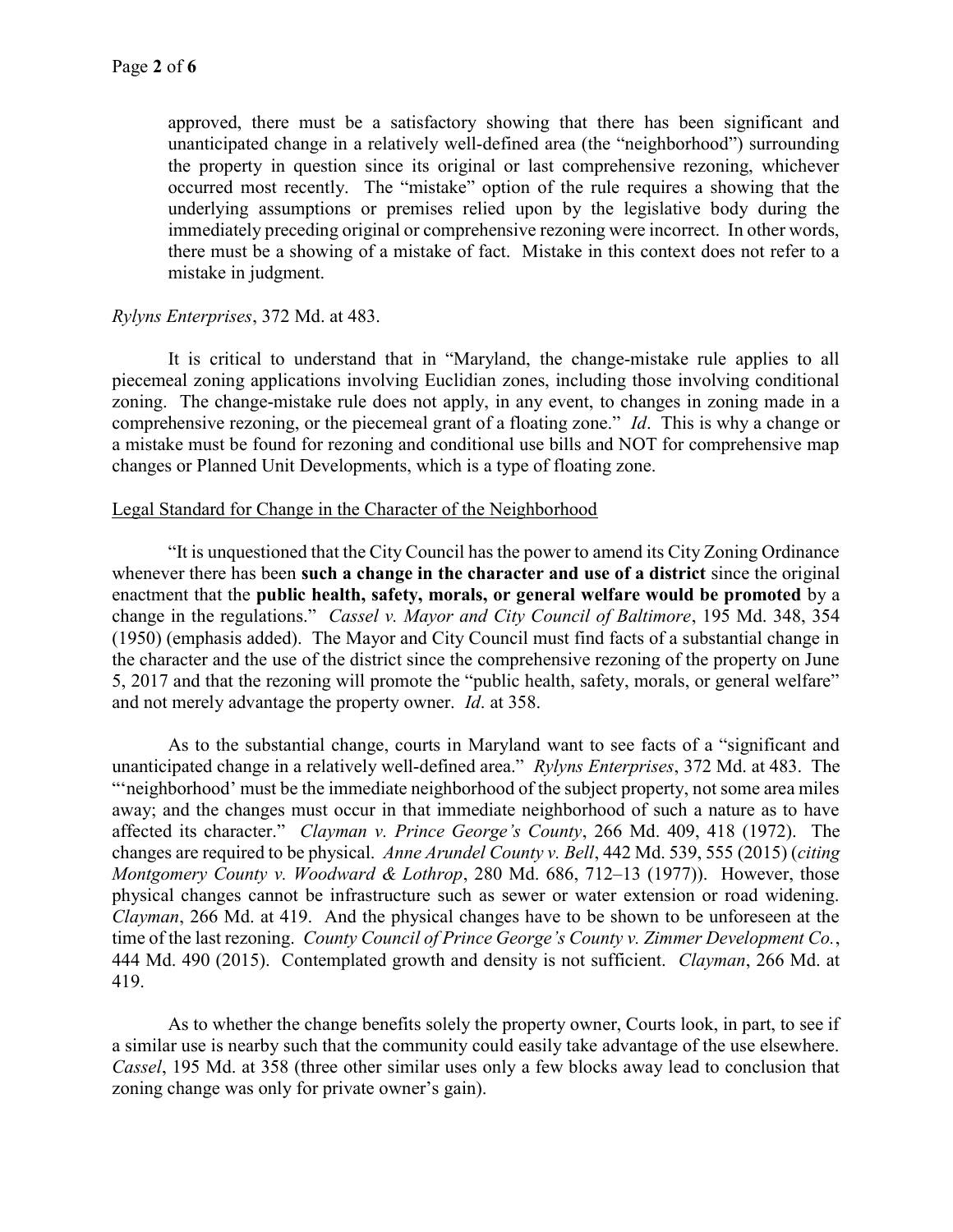# Legal Standard for Mistake

To sustain a piecemeal change on the basis of a mistake in the last comprehensive rezoning, there must be substantial evidence that "the Council failed to take into account then existing facts ... so that the Council's action was premised on a misapprehension." White v. Spring, 109 Md. App. 692, 698 (1996) (citation omitted). In other words, "[a] conclusion based upon a factual predicate that is incomplete or inaccurate may be deemed in zoning law, a mistake or error; an allegedly aberrant conclusion based on full and accurate information, by contrast, is simply a case of bad judgment, which is immunized from second- guessing." Id.

"Error can be established by showing that at the time of the comprehensive zoning the Council failed to take into account then existing facts, or projects or trends which were reasonably foreseeable of fruition in the future, so that the Council's action was premised initially on a misapprehension[,]" [and] "by showing that events occurring subsequent to the comprehensive zoning have proven that the Council's initial premises were incorrect." *Boyce v. Sembly*, 25 Md. App. 43, 51 (1975) (citations omitted). "Thus, unless there is probative evidence to show that there were then existing facts which the Council, in fact, failed to take into account, or subsequently occurring events which the Council could not have taken into account, the presumption of validity accorded to comprehensive zoning is not overcome and the question of error is not 'fairly debatable.'" *Id.* at 52.

A court has NOT considered it enough to merely show that the new zoning would make more logical sense. Greenblatt v. Toney Schloss Properties Corp., 235 Md. 9, 13-14 (1964). Nor are courts persuaded that a more profitable use of the property could be made if rezoned is evidence of a mistake in its current zoning. Shadynook Imp. Ass'n v. Molloy, 232 Md. 265, 272 (1963). Courts have also been skeptical of finding a mistake when there is evidence of careful consideration of the area during the past comprehensive rezoning. Stratakis v. Beauchamp, 268 Md. 643, 653-54 (1973).

A finding of mistake, however, absent a regulatory taking, merely permits the further consideration of rezoning, it does not mandate a rezoning. White, 109 Md. App. at 708, cert. denied, 343 Md. 680 (1996). Rather, a second inquiry "regarding whether, and if so, how, the property is reclassified," is required. *Id.* at 709. This second conclusion is due great deference. Id. (after a prior mistake has been established and accepted as fact by a legislative zoning entity, that entity's decision as to whether to rezone, and if so, how to reclassify, is due the same deference the prior comprehensive rezoning was due).

# Findings of Fact

In determining whether to rezone based on mistake or change in the character of the neighborhood, the City Council is required to make findings of fact on the following matters:

- (i) population change;
- (ii) the availability of public facilities;
- (iii) the present and future transportation patterns;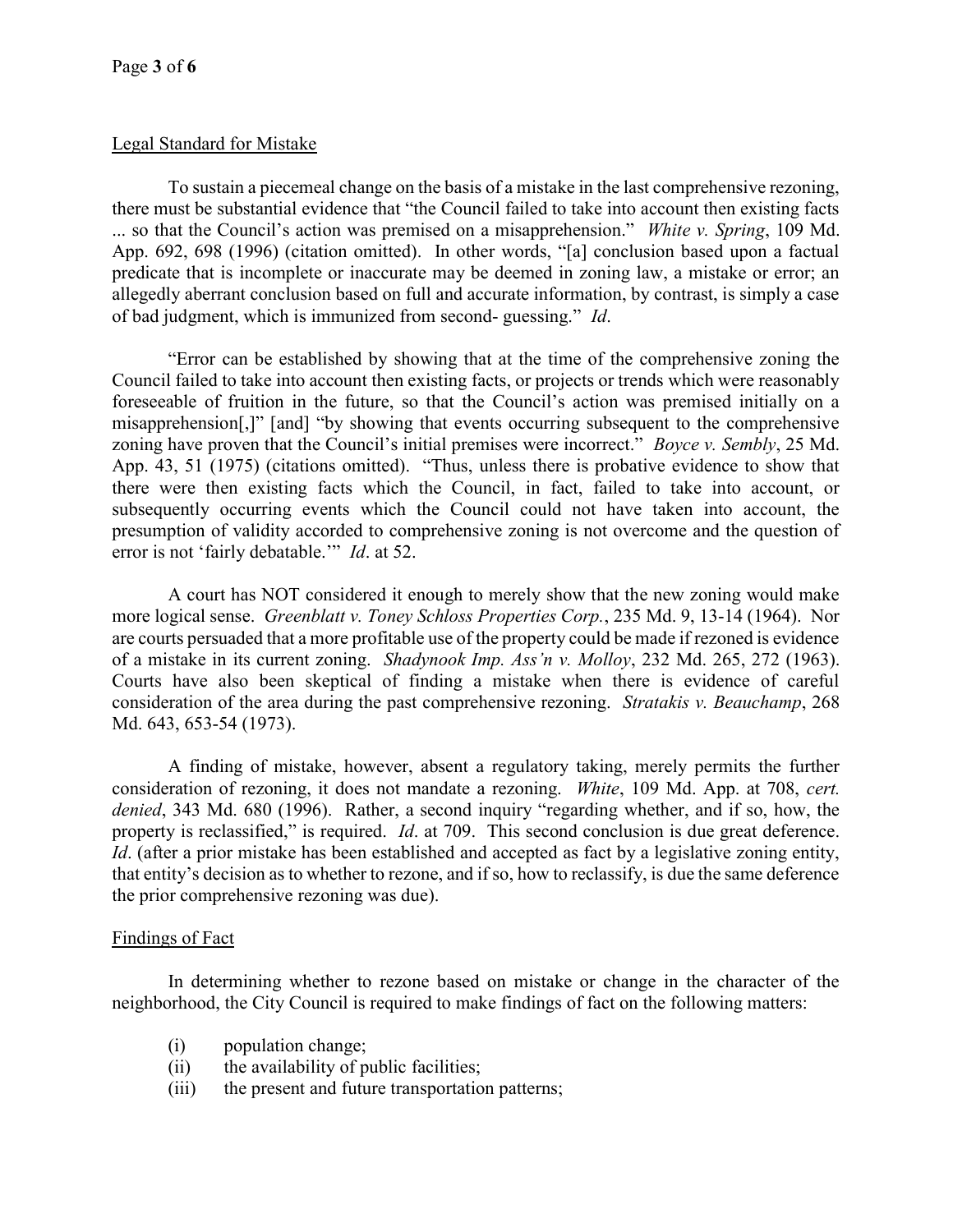- (iv) compatibility with existing and proposed development;
- (v) the recommendations of the Planning Commission and the Board of Municipal and Zoning Appeals; and
- (vi) the relationship of the proposed amendment to the City's plan.

Md. Code, Land Use, § 10-304(b)(l); Baltimore City Code, Art. 32, § 5-508(b)(2) (citing same factors with (v) being "the recommendations of the City agencies and officials," and (iv) being "the proposed amendment's consistency with the City's Comprehensive Master Plan.").

Article 32 of the City Code also requires Council to consider:

- (i) existing uses of property within the general area of the property in question;
- (ii) the zoning classification of other property within the general area of the property in question;
- (iii) the suitability of the property in question for the uses permitted under its existing zoning classification; and
- (iv) the trend of development, if any, in the general area of the property in question, including changes, if any, that have taken place since the property in question was placed in its present zoning classification.

Baltimore City Code, Art. 32, § 5-508(b)(3).

The Mayor and City Council's decision regarding a piecemeal rezoning is reviewed under the substantial evidence test and should be upheld "if reasoning minds could reasonably reach the conclusion from facts in the record." City Council of Prince George's Cty. v. Zimmer Dev. Co., 444 Md. 490, 510 (2015) (quoting Cremins v. Cnty. Comm'rs of Washington Cnty., 164 Md. App. 426, 438 (2005)); see also White v. Spring, 109 Md. App. 692, 699, cert. denied, 343 Md. 680 (1996) ("the courts may not substitute their judgment for that of the legislative agency if the issue is rendered fairly debatable"); accord Floyd v. County Council of Prince George's County, 55 Md. App. 246, 258 (1983) ("'substantial evidence' means a little more than a 'scintilla of evidence.'").

### Spot Zoning

The City must find sufficient facts for a change or mistake because "Zoning is permissible only as an exercise of the police power of the State. When this power is exercised by a city, it is confined by the limitations fixed in the grant by the State and to the accomplishment of the purposes for which the State authorized the city to zone." Cassel, 195 Md. at 353.

In piecemeal rezoning bills, like this one, if there is not a factual basis to support the change or the mistake, then rezoning is considered illegal spot zoning. Id. at 355. Spot Zoning "has appeared in many cities in America as the result of pressure put upon councilmen to pass amendments to zoning ordinances solely for the benefit of private interests." Id. It is the "arbitrary and unreasonable devotion of a small area within a zoning district to a use which is inconsistent with the use to which the rest of the district is restricted." *Id.* It is "therefore, universally held that a 'spot zoning' ordinance, which singles out a parcel of land within the limits of a use district and marks it off into a separate district for the benefit of the owner, thereby permitting a use of that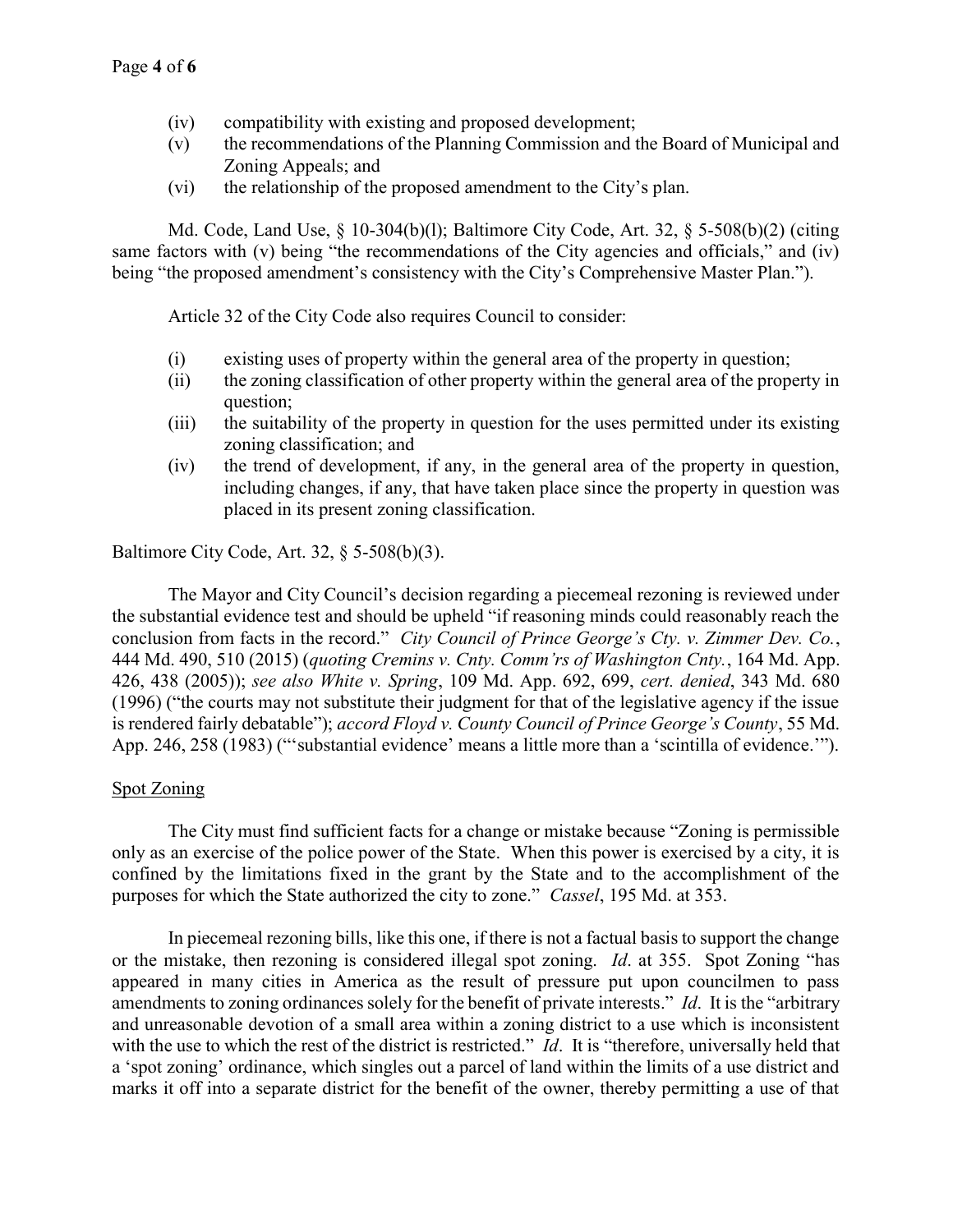parcel inconsistent with the use permitted in the rest of the district, is invalid if it is not in accordance with the comprehensive zoning plan and is merely for private gain." Id.

However, "a use permitted in a small area, which is not inconsistent with the use to which the larger surrounding area is restricted, although it may be different from that use, is not 'spot zoning' when it does not conflict with the comprehensive plan but is in harmony with an orderly growth of a new use for property in the locality." Id. The example given was "small districts within a residential district for use of grocery stores, drug stores and barber shops, and even gasoline filling stations, for the accommodation and convenience of the residents of the residential district." *Id.* at 355-356.

Thus, to avoiding spot zoning, the Mayor and City Council must show how the contemplated use is consistent with the character of the neighborhood. See, e.g., Tennison v. Shomette, 38 Md. App. 1, 8 (1977) (cited with approval in Rylyns, 372 Md. at 546-47; accord Mayor and City Council of Baltimore v. Byrd, 191 Md. 632, 640 (1948)).

### Planning Commission Recommendation

The Planning Department Report ("Report") does not support this rezoning. The Report finds neither a change in the character of the neighborhood nor a mistake in the last comprehensive rezoning of these properties. Rather, the report notes that the 2300 Block of Saint Paul was carefully studied during Transform rezoning and the classification of OR-2 selected because of the building typology and the anticipated building uses. The proposed rezoning classification of C-1 is for areas with more commercial and pedestrian oriented uses that are not present in this location. The Report notes that the requested zoning changes are not consistent with either the Comprehensive Master Plan nor the Old Goucher Vision Plan's Goals. The rezoning would not be in the public interest or serve any need of the neighborhood. The Report also reviews the other required factors for consideration noting that the population has declined, the area is well served by public facilities and transportation, the existing OR-2 zoning is most compatible with the plans for the area, and there have not been significant changes in the area's development.

Nevertheless, the Planning Commission claims that it relied on testimony and facts presented at its hearing as the factual basis required to support a zoning change. It asserts that the 2017 comprehensive rezoning was based on "historic uses of property, what the buildings looked like, and when we made decisions about historic zoning, had to determine whether these types of the buildings are conducive to a present owner." The Planning Commission believed that the introduction of several new types of liquor licenses as well as "a lot of churches and other buildings that need innovation," mean that this rezoning "could fit either a mistake or a change in the character of the neighborhood." The Planning Commission stated that the rezoning is merited because the changes proposed by the developer make innovative use of the properties.

#### Process

The City Council is required to hold a quasi-judicial public hearing with regard to the bill wherein it will hear and weigh the evidence as presented in: (1) the Planning Report and other agency reports; (2) testimony from the Planning Department and other City agency